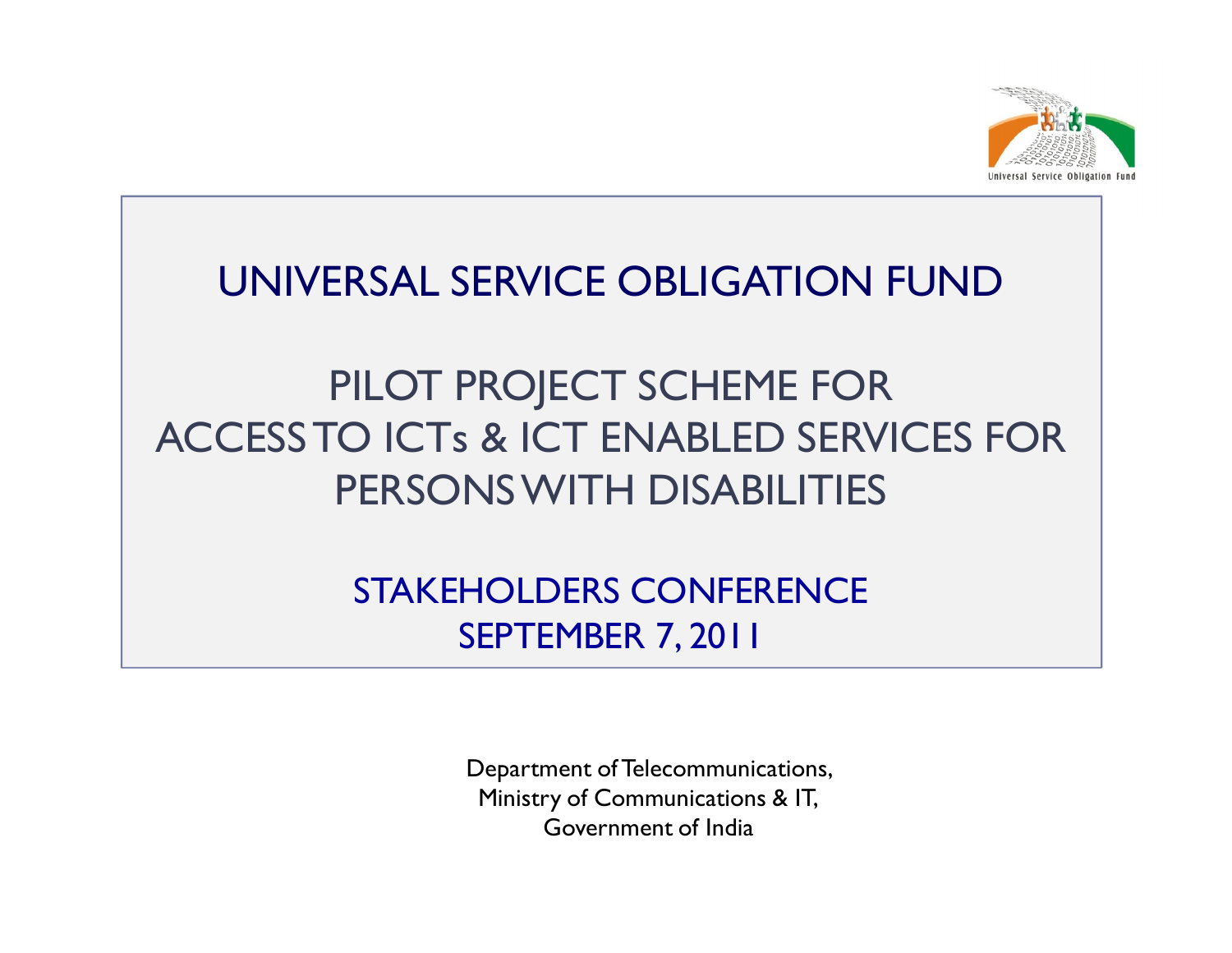

# Accessible ICTs for Persons with Disabilities ("PwD")

Archana.G.GulatiJoint Administrator(Finance), USOF **jafusof@gmail.comwww.usof.gov.in**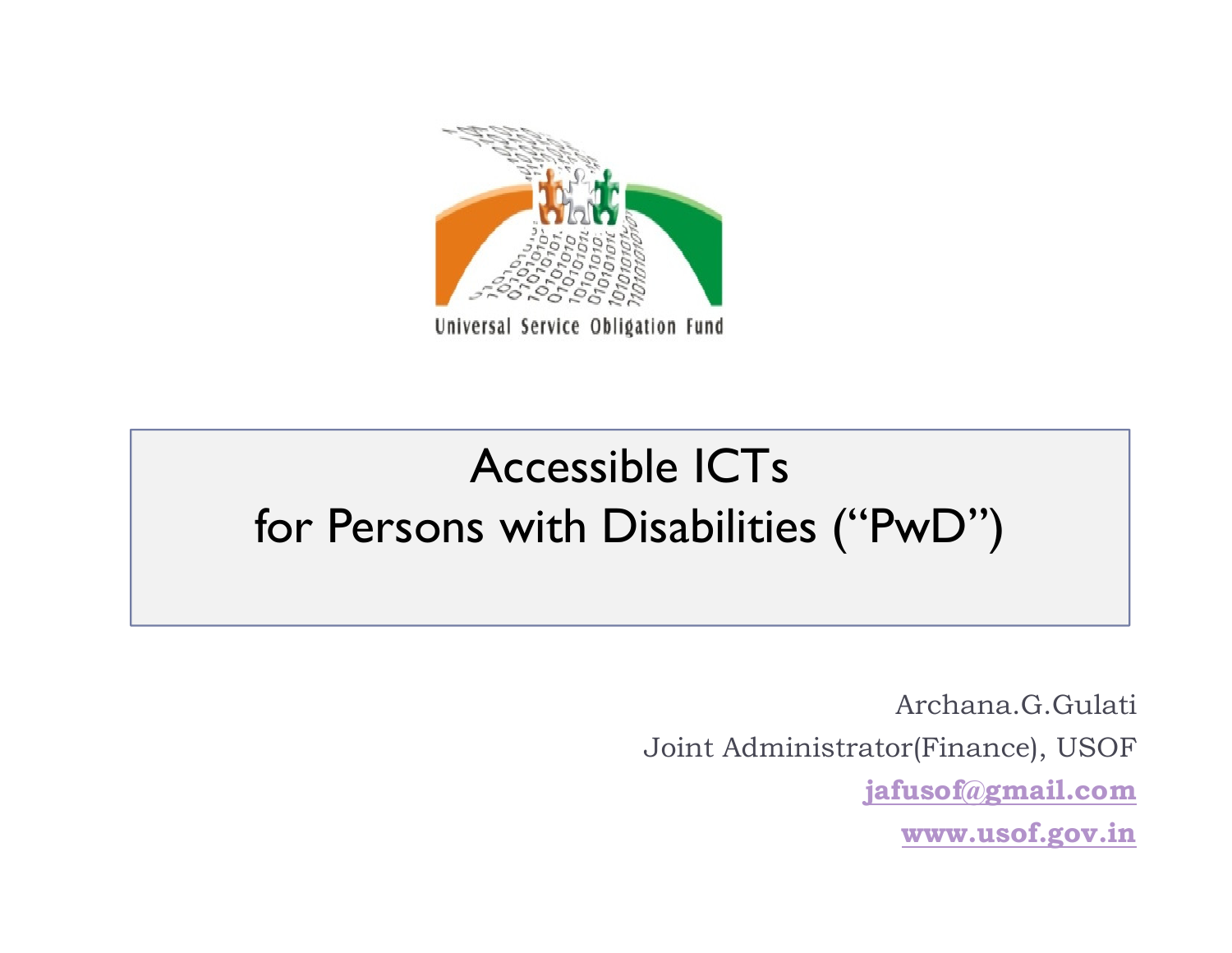## OUTLINE

- **Importance of Accessible ICTs**
- Role of USOF
- ▶ The Scheme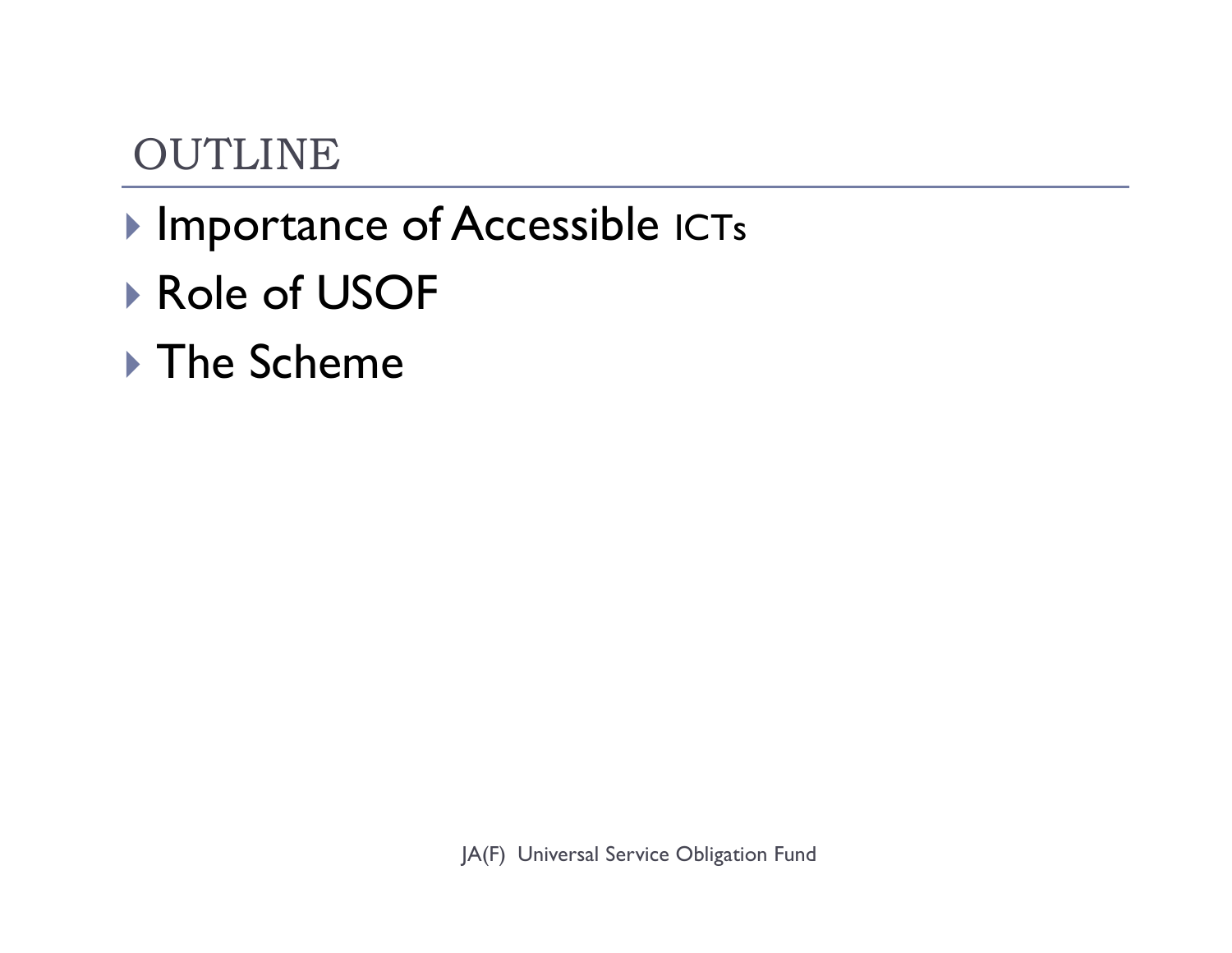### Why?

# SIGNIFICANCE

- $\blacktriangleright$ One of the largest disabled populations in the world
- 21.9 Million as per Census 2001
- Census 2011 likely to reveal a larger number owing to better data collection methodologies
- The World Bank pegs actual number between 40 and 80 million
- 49% Literate, 34% employed,42.46% women
- **75% in Rural India**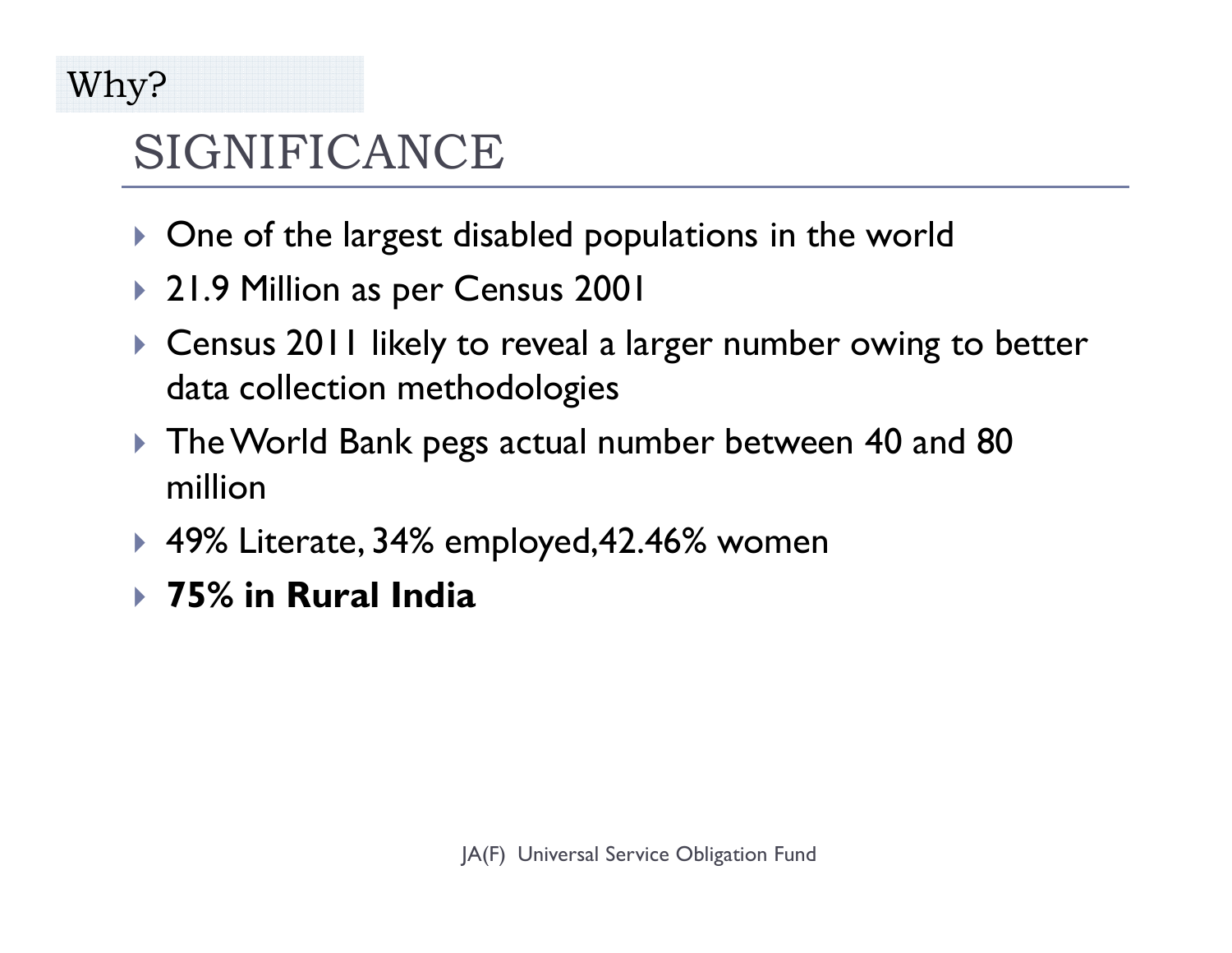#### What?

## Needs Assessment-Inclusion

#### $\blacktriangleright$ **Barriers to Communication:**

Owing to lack of availability, affordability and /or inadequate awareness, a large section of PwDs is deprived of accessible communications.

#### $\blacktriangleright$ **Barriers to Self-Reliance:**

Disabled people often face difficulties in leading life of independence and dignity

#### $\blacktriangleright$ **Barriers to Empowerment:**

Disabled people are often not equipped with necessary wherewithal to realize their true potential, to contribute to and participate in mainstream society

#### $\blacktriangleright$ Barriers to Inclusion:

Eventually this translates into isolation & marginalization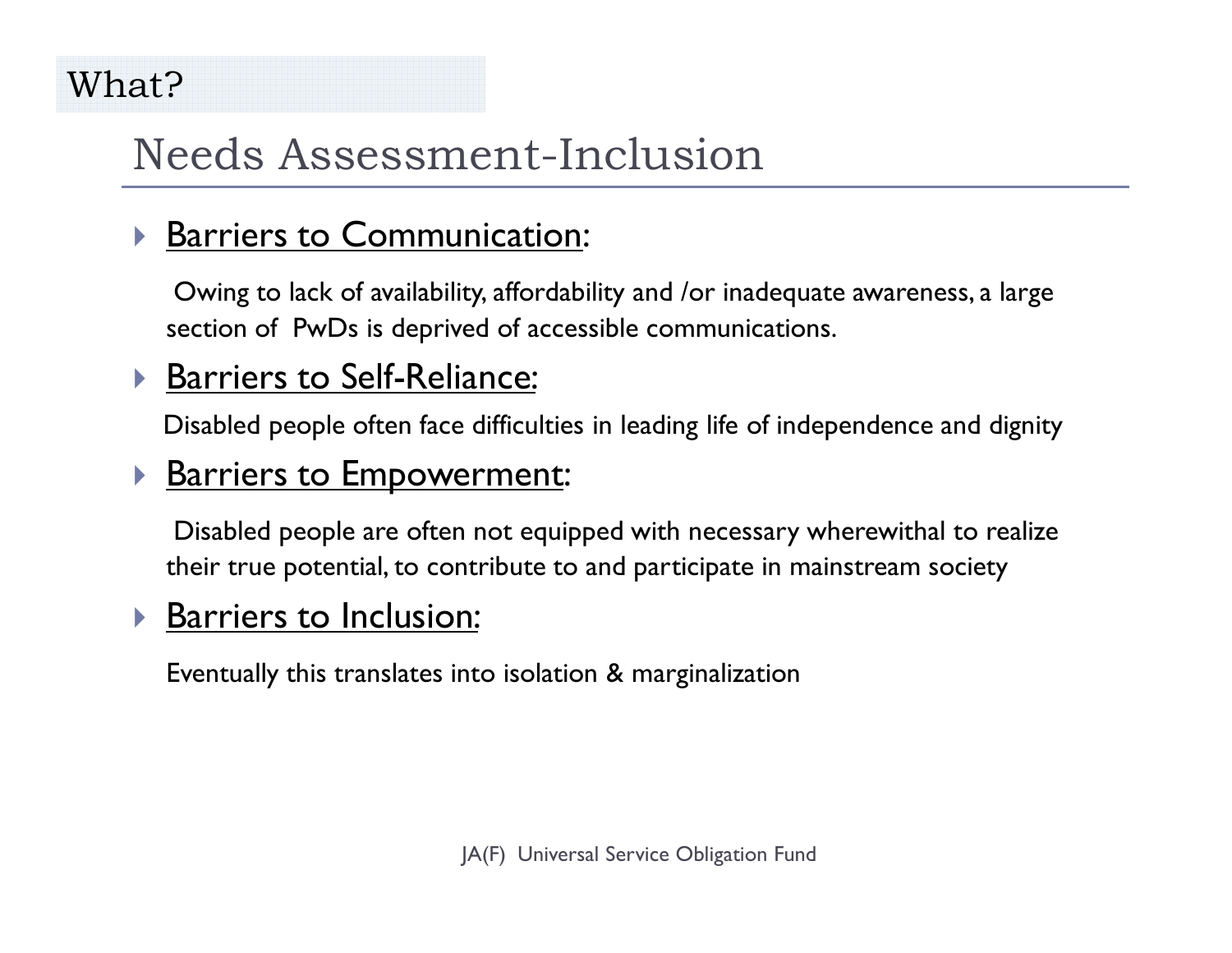# BACKGROUND

## **How can ICTs address these issues?**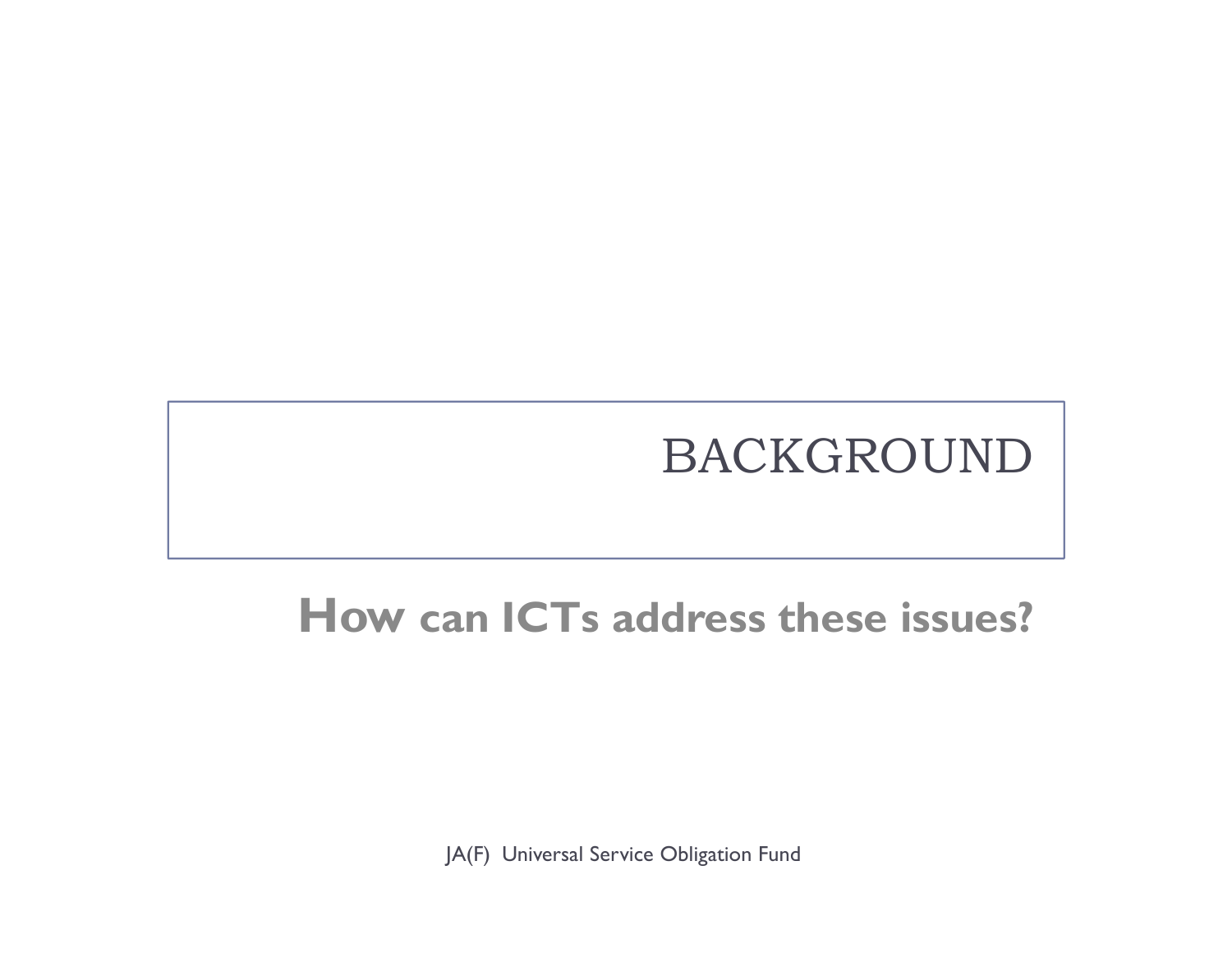

### POTENTIAL: ICTs can…



Contribute to



#### Facilitate**employment**

**socio-economic and political inclusion**



**effective communications**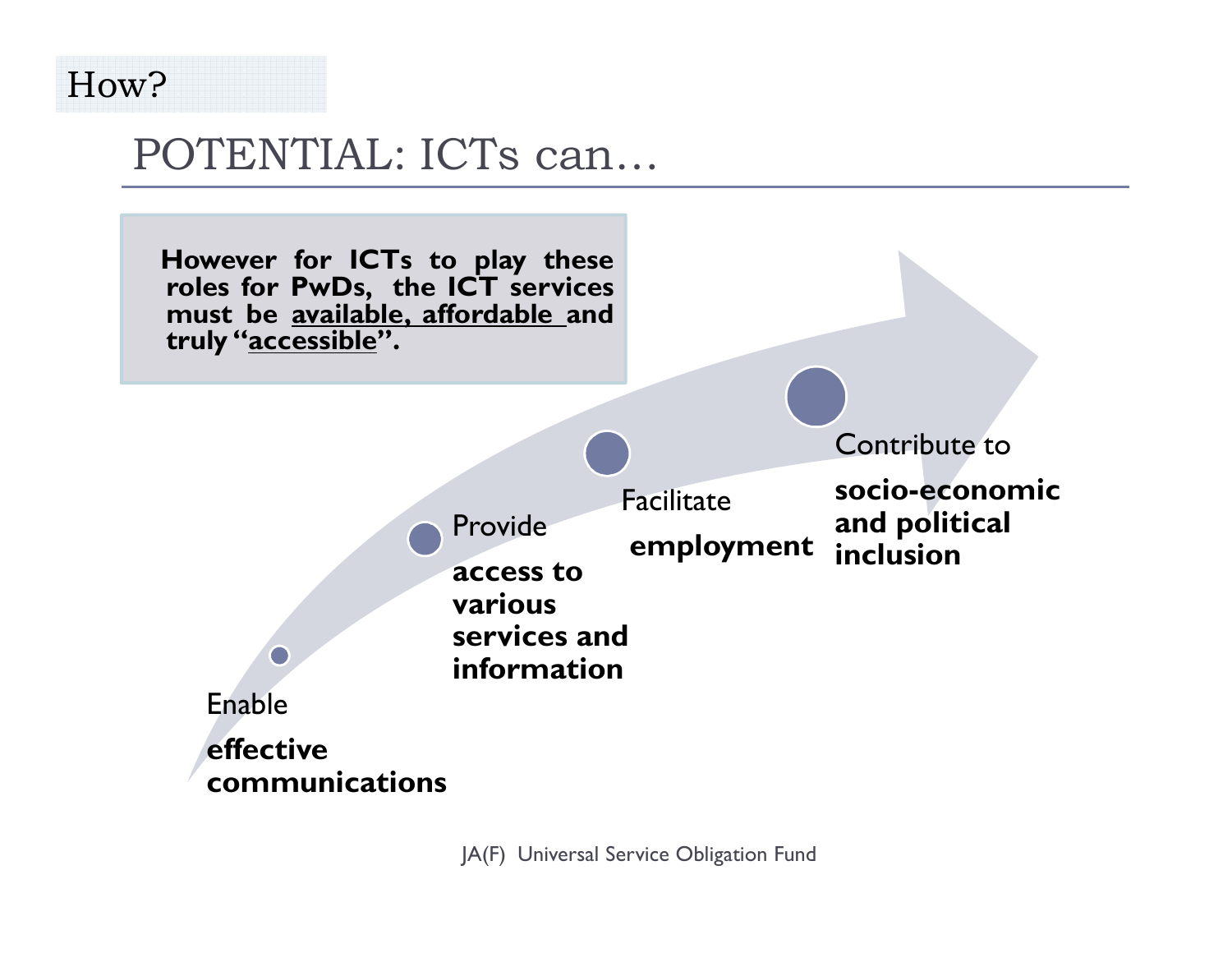## Role of ICTs with ATs

- $\blacktriangleright$  ICTs in conjunction with Assistive Technologies have the potential to bring a positive change in the lives of persons with various disabilities
	- ▶ Hearing
	- ▶ Visual
	- ▶ Speech
	- ▶ Mobility
	- Learning
	- Aged & illiterate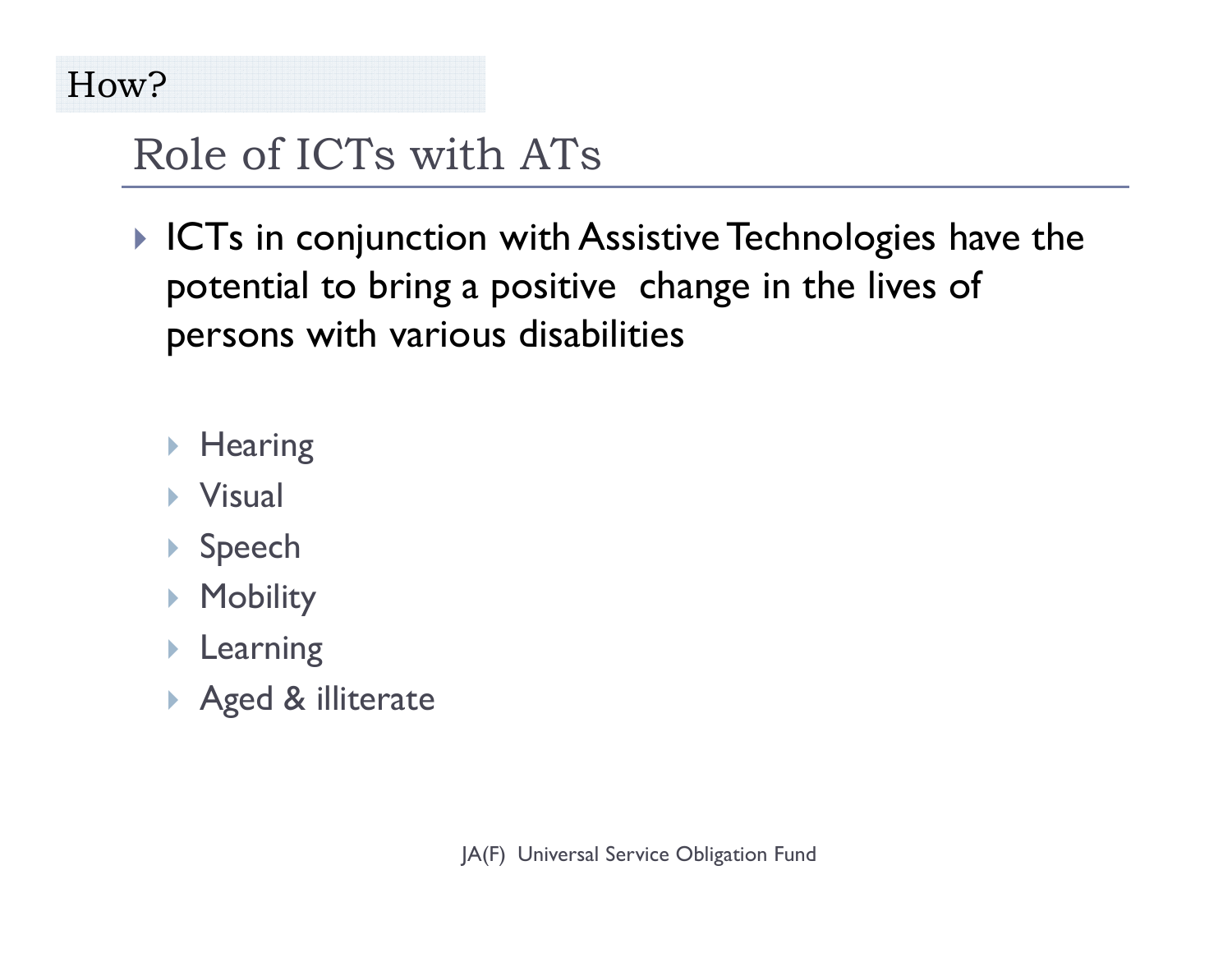#### How?

## Applications to Enhance Accessibility

## Text to Speech ATs & Speech to Text ATs

- Benefit PwDs and illiterate/ semiliterate<br>• Enables PwDs to communicate and to a
- Enables PwDs to communicate, and to access news, information and e-services and to perform ICT enabled jobs

## Ergonomic Design

• Benefit PwDs and aged to communicate

## Screen Magnifiers

- For visually impaired<br>• Improve the utility o
- Improve the utility of Mobile Phones/Computers/ATM/Other<br>Equipments having display features Equipments having display features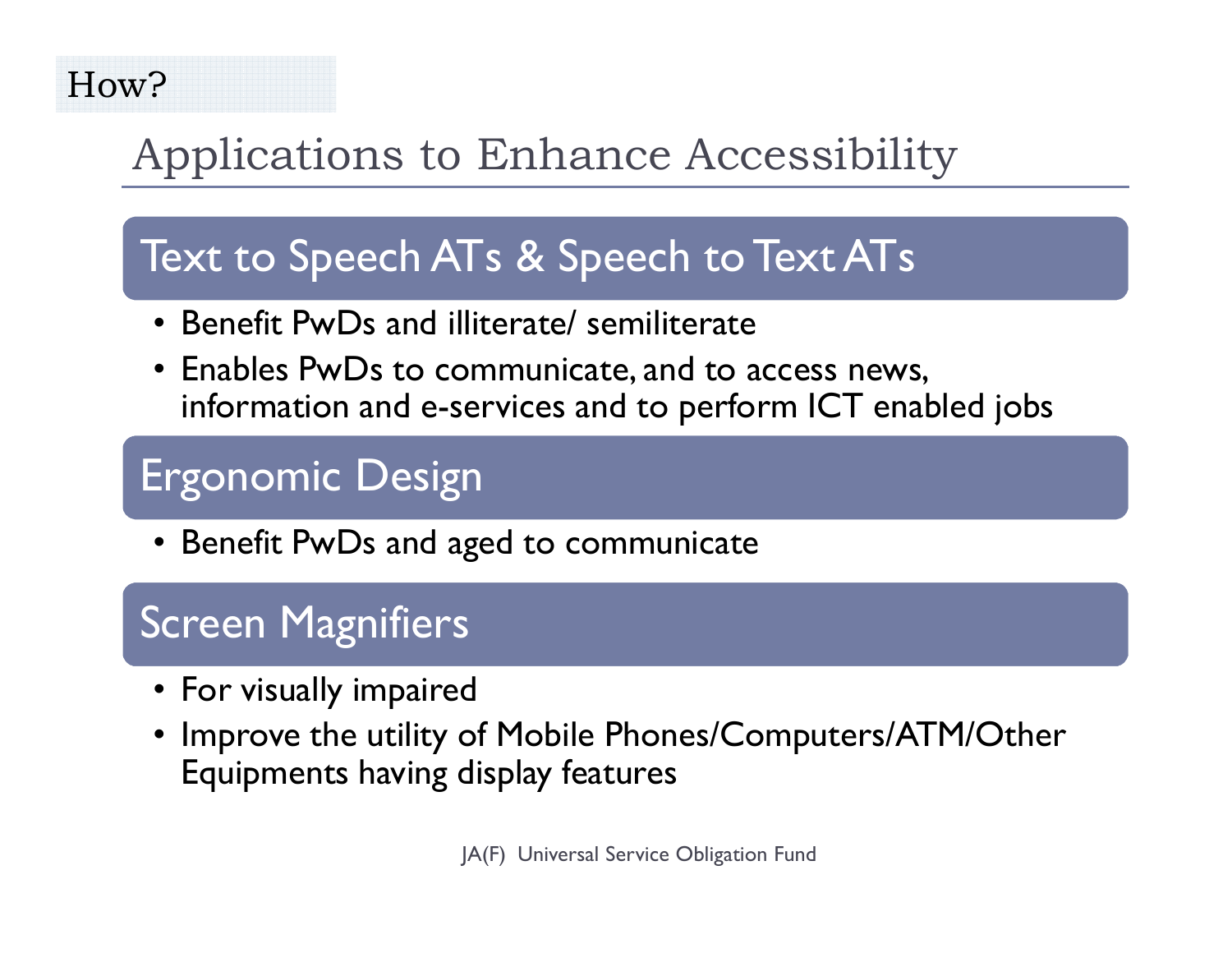#### How?

## UNCRPD

- United Nations Convention on the Rights of Persons with Disabilities
- Became an international law on May 5, 2008
- Ratified by India on October 1,2008.
- *'To enable persons with disabilities to live independently and participate fully in all aspects of life, States Parties shall take appropriate measures to ensure to persons with disabilities access, on an equal basis with others, to the physical environment, to transportation, to information and communications, including information and communications technologies and systems...' (Article 9)*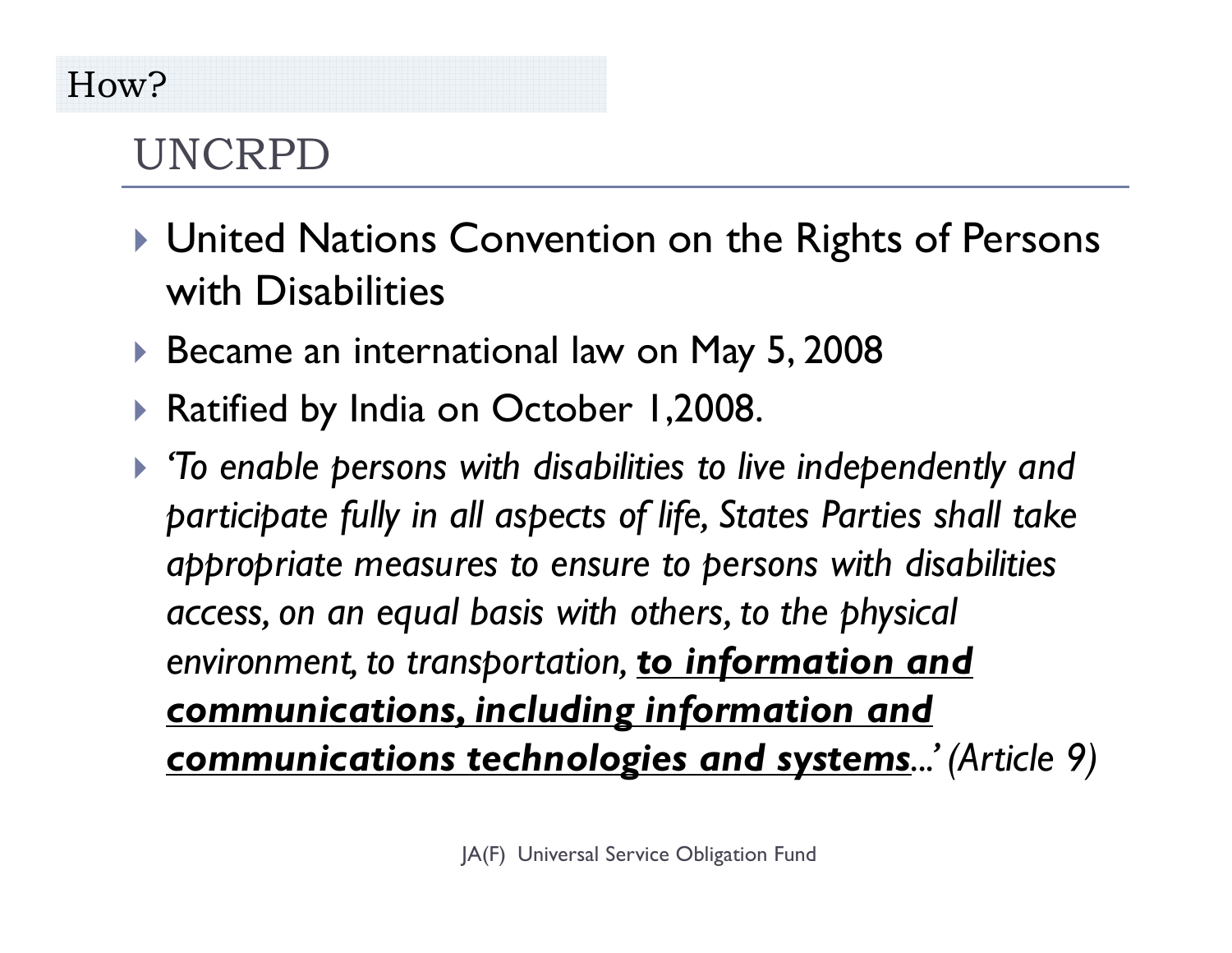#### **Pilot Project Scheme for Access to ICTs and ICT enabled Services for PwDs in Rural India**

#### **Role of Universal Service Obligation Fund**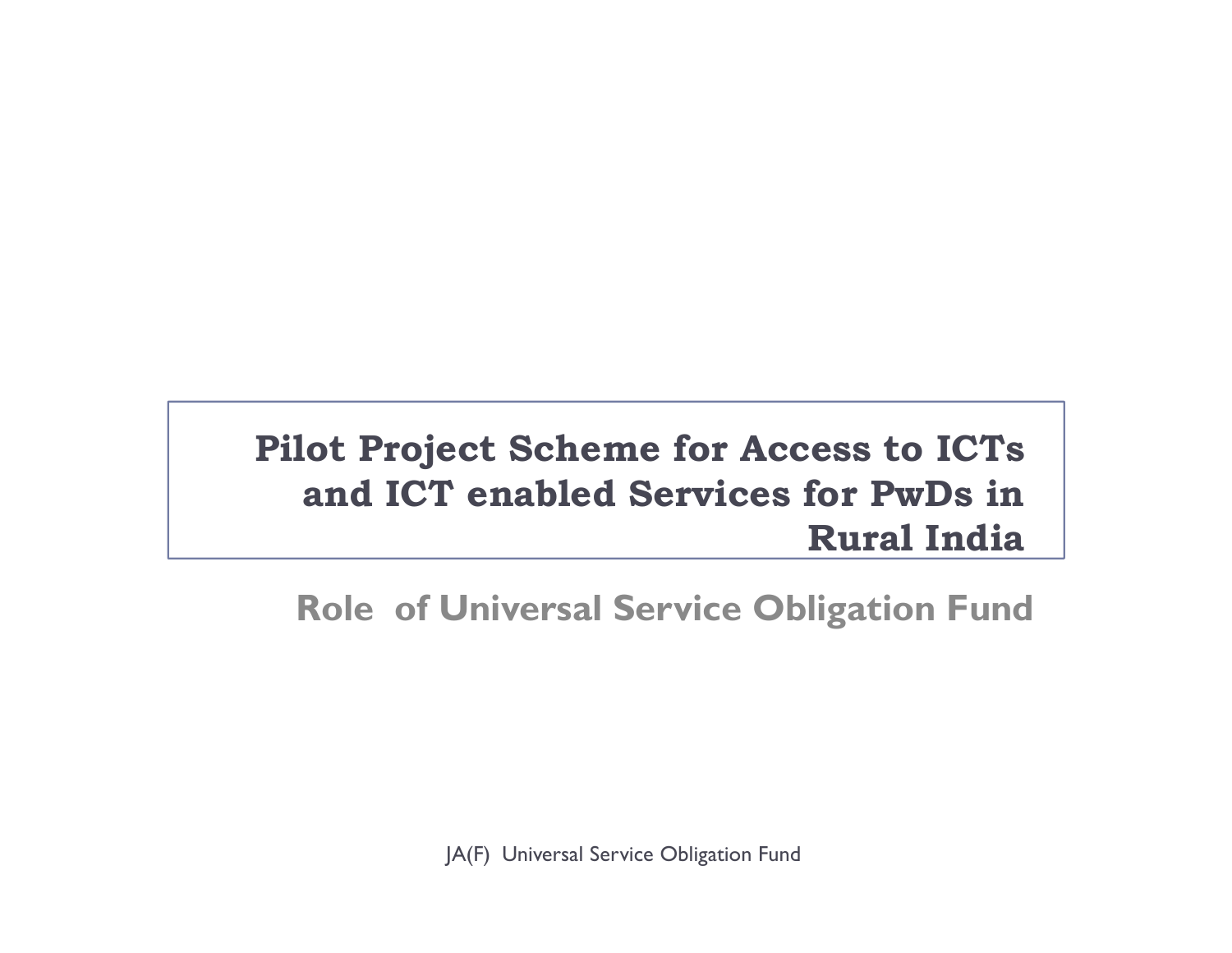

# In India, Universal Service Obligation is the obligation to provide access to telegraph**(telecommunications) services** to the **people** in rural and remote areas at **reasonable** and **affordable** prices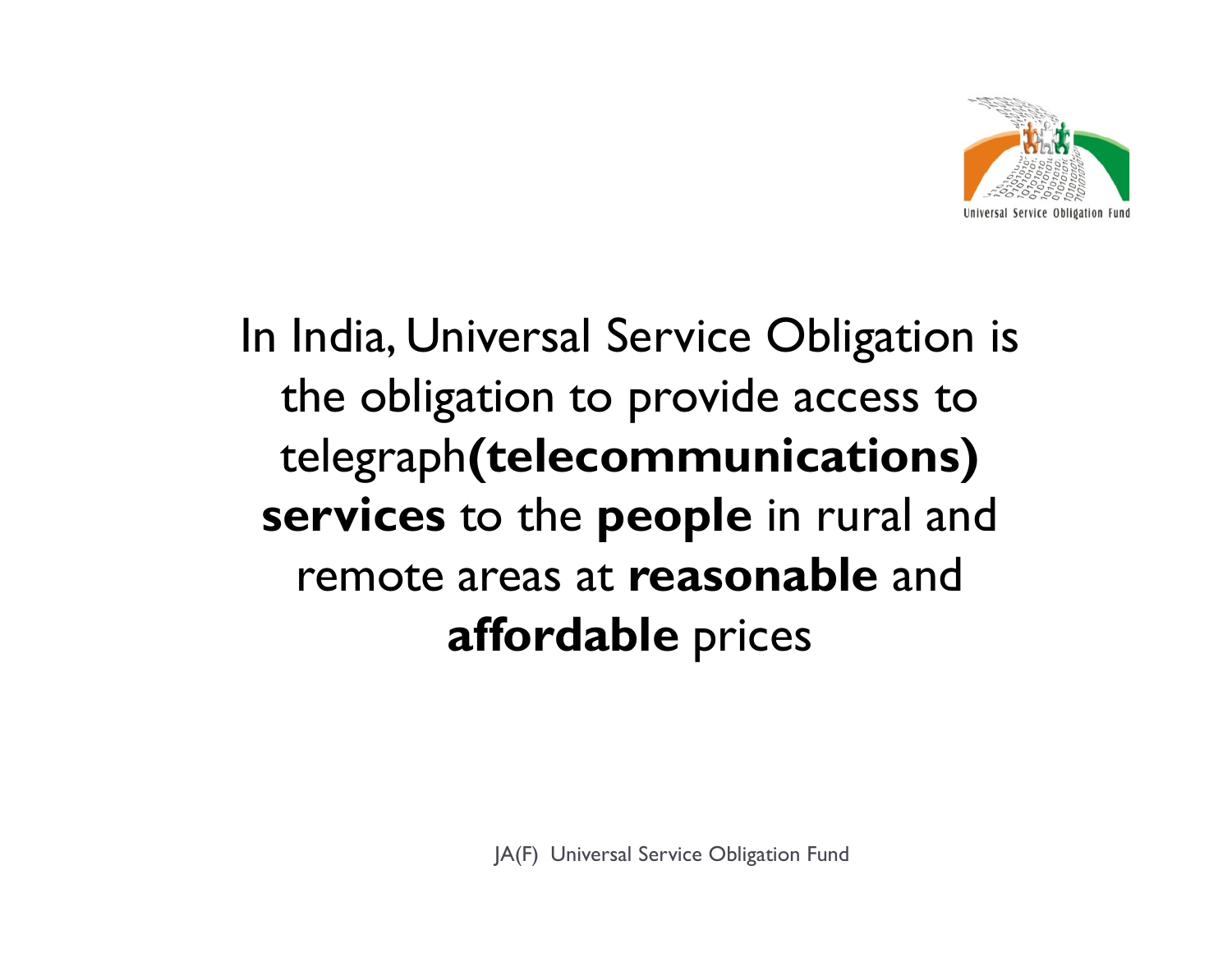## Beginning of a Journey….

In keeping with its mandate of Universal Service and<br>In recognition of the vital role that ICTs can play in in recognition of the vital role that ICTs can <sup>p</sup>lay in facilitating the daily lives of PwDs, enhancing their well being and productivity, and enabling their active participation in society, USOF has decided to launch <sup>a</sup> scheme of Pilot Projects for enabling access to ICT facilities with ATs for PwDs in rural India.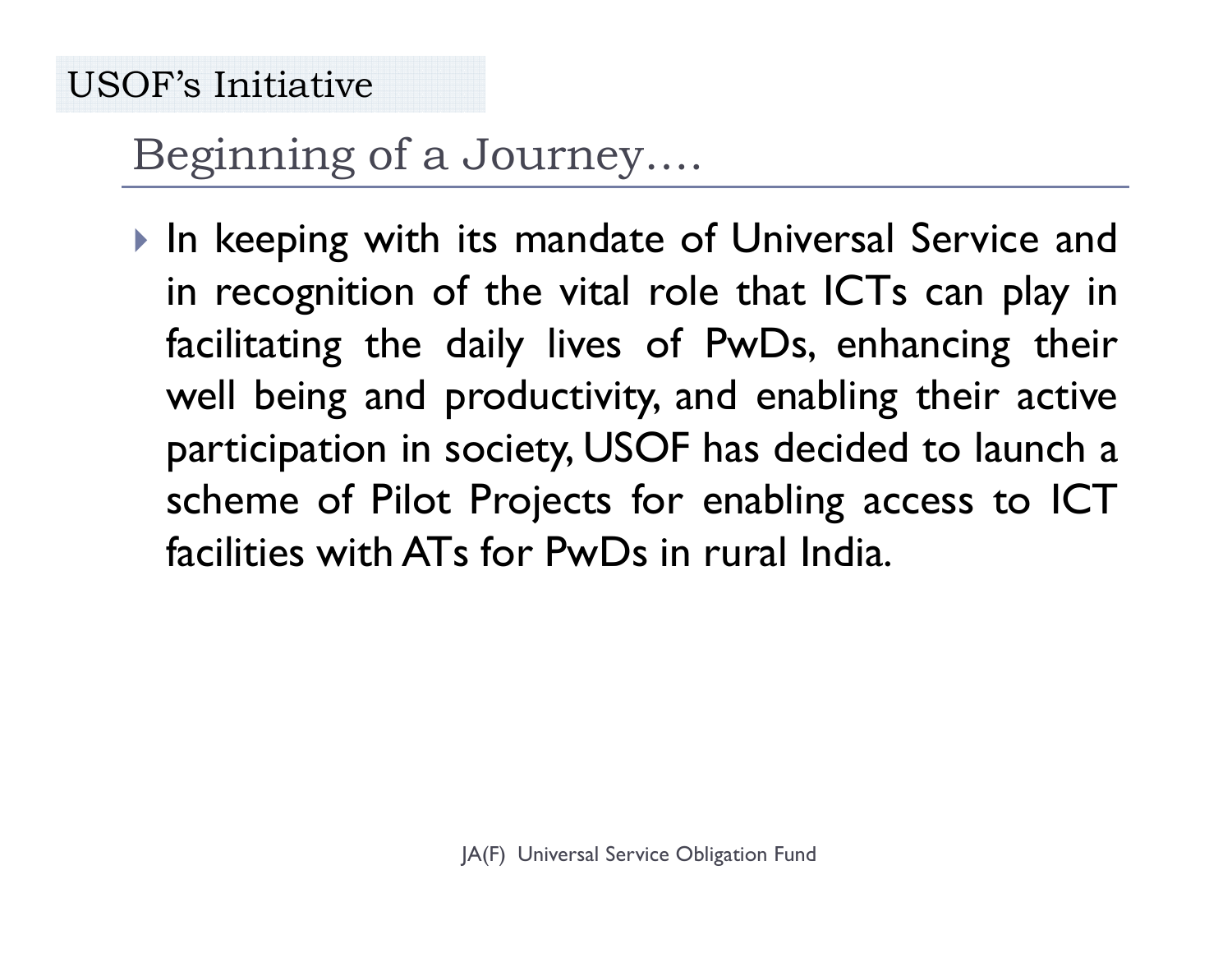## **Objectives**

- $\blacktriangleright$  Meaningful access to telecommunications facilities
- Access to information, services, employment opportunities
- Demonstration of the significance and positive impact of ICT access through ATs on the lives of PwDs
- Encouragement to Service Providers and other stakeholders to take up such initiatives on a larger scaleto address the needs of PwDs.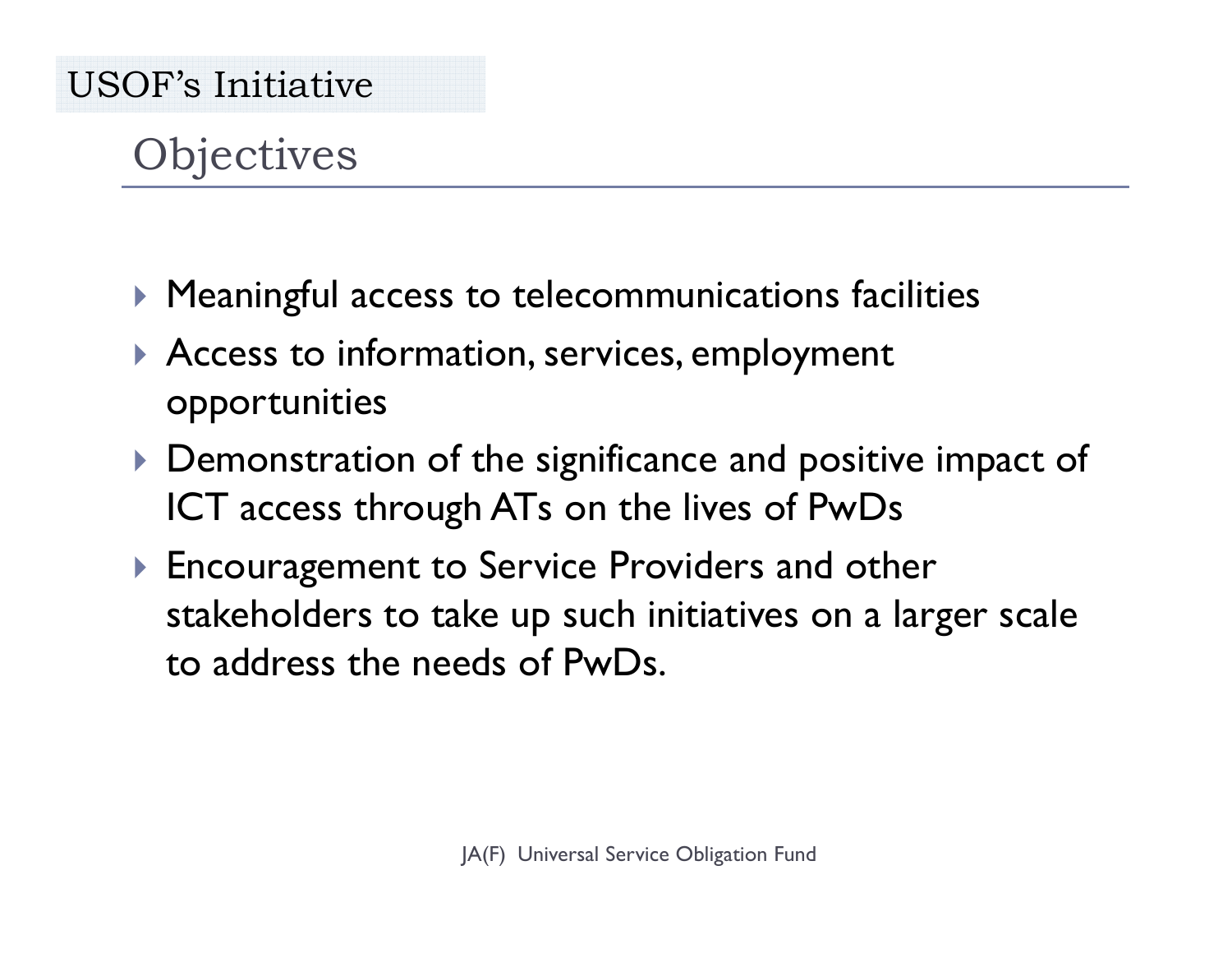## Scheme Focus

Benefit : Persons with various forms of disability

Facilitate: provision of telecommunications with appropriate ATs

Encourage: development and availability of relevant bundled content

Incorporate: training of both facilitators and PwDs in use of ICTs with ATs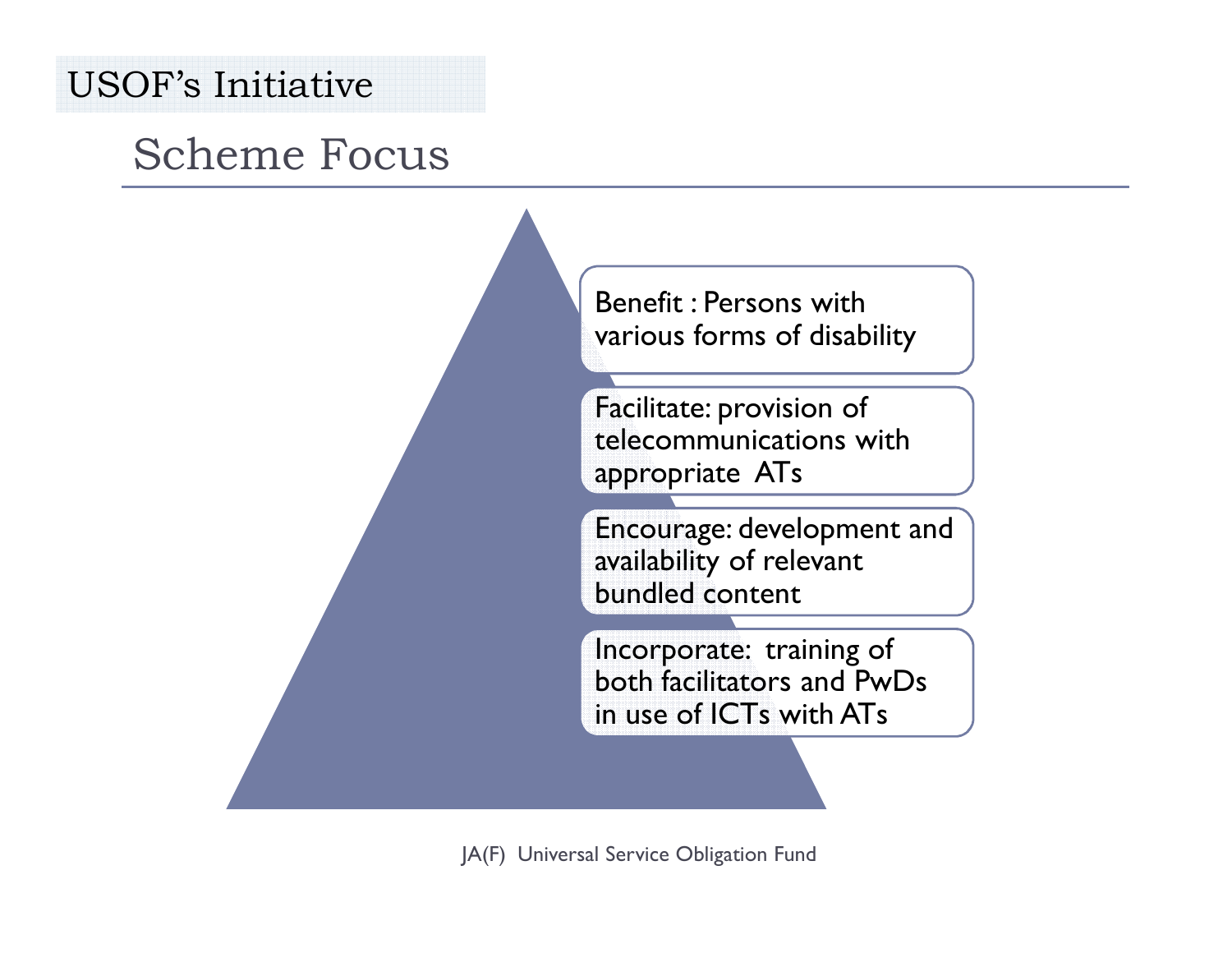## Project Categories

| <b>ICT Centres</b>                 | • For PwDs in educational/rehabilitation/vocational<br>training institutions in rural areas<br>• Equipped with appropriate Assistive<br>Technologies/Content |
|------------------------------------|--------------------------------------------------------------------------------------------------------------------------------------------------------------|
| Special<br>Handsets and<br>Content | • For PwDs in rural areas<br>• With/without access to bundled content                                                                                        |
| <b>Public Access</b>               | • To telecommunications facilities equipping with<br>ATs in villages/in and around rural institutions for<br><b>PwDs</b>                                     |

 $\blacktriangleright$  Other project types may also be considered.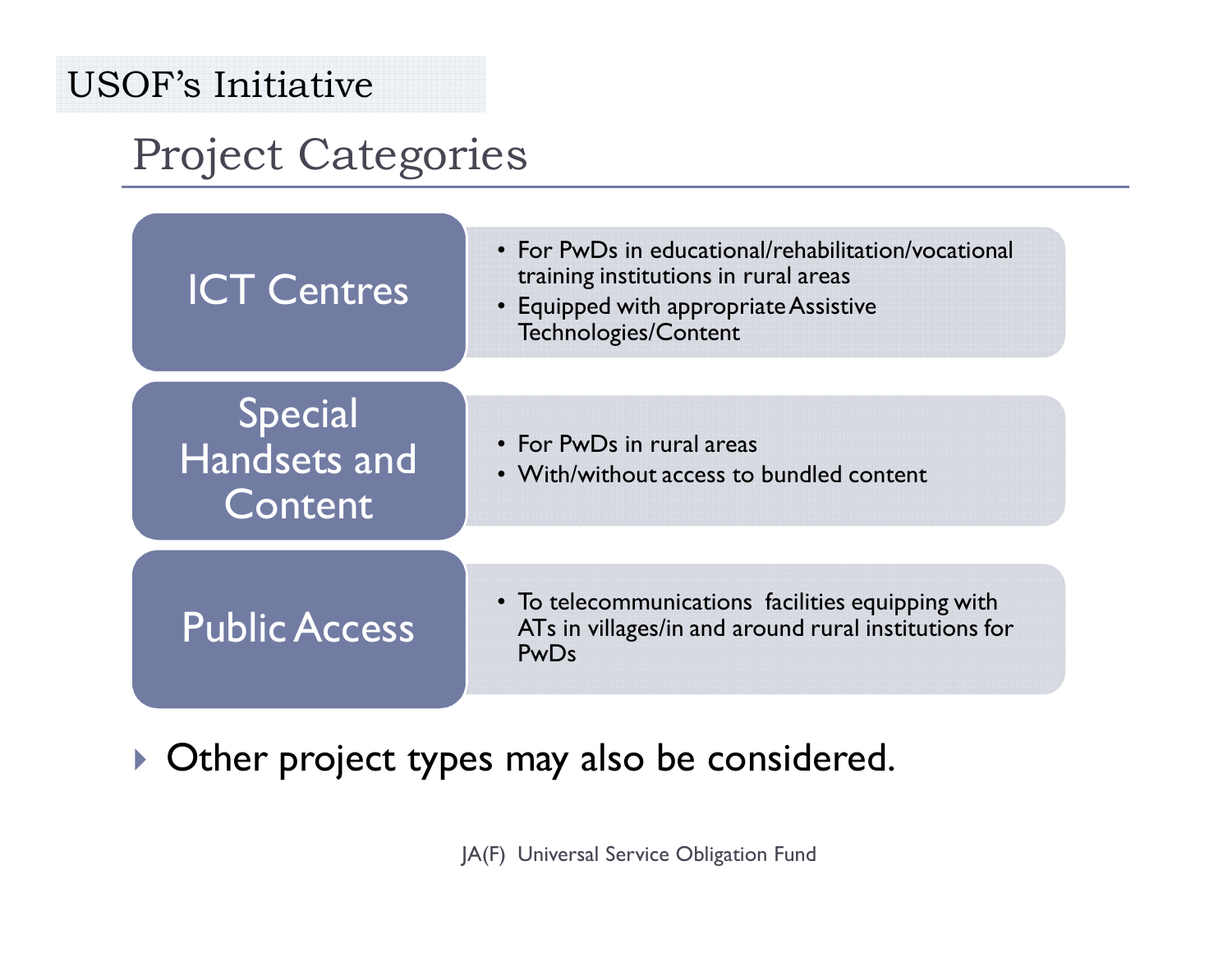## Stakeholders

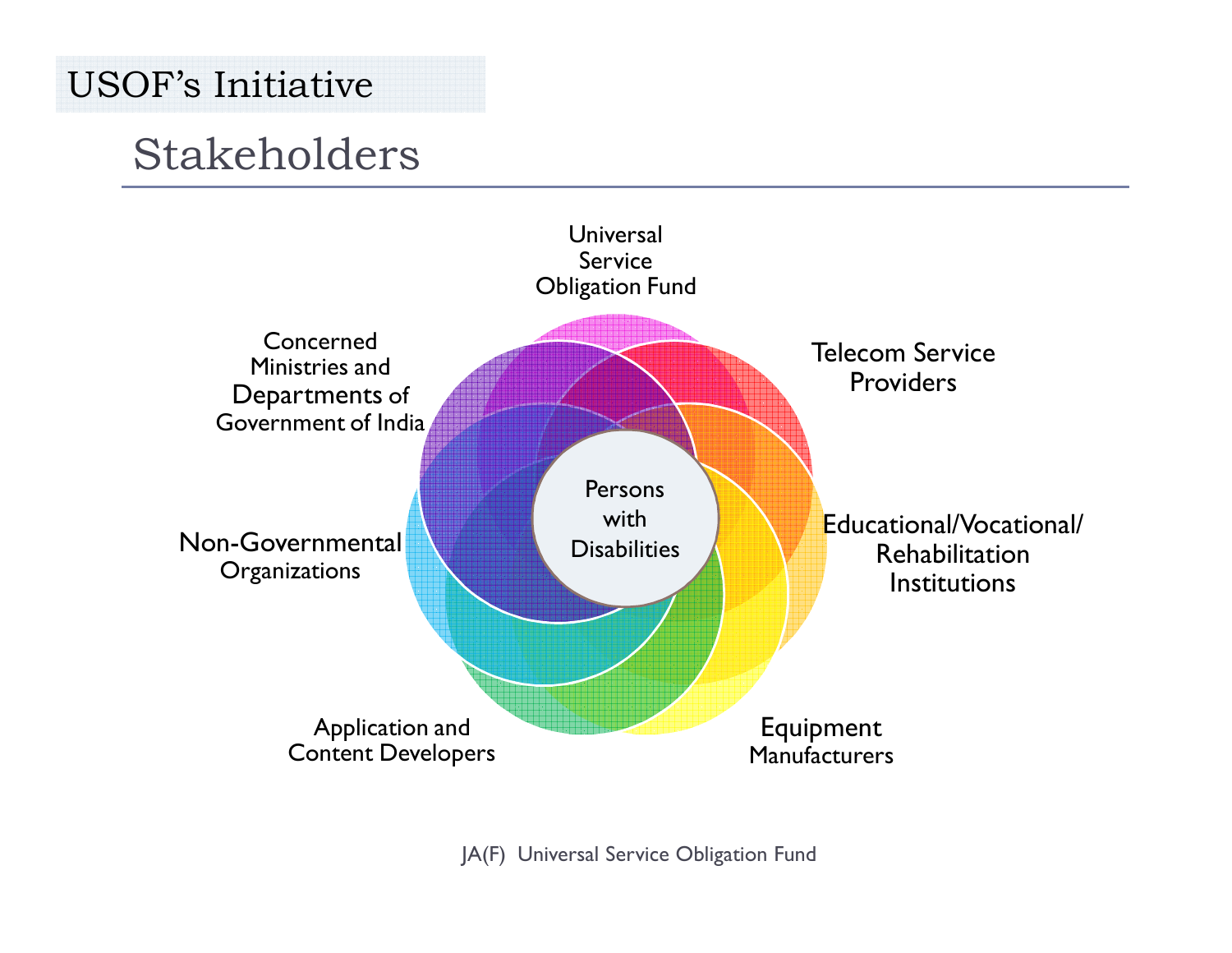## Challenges

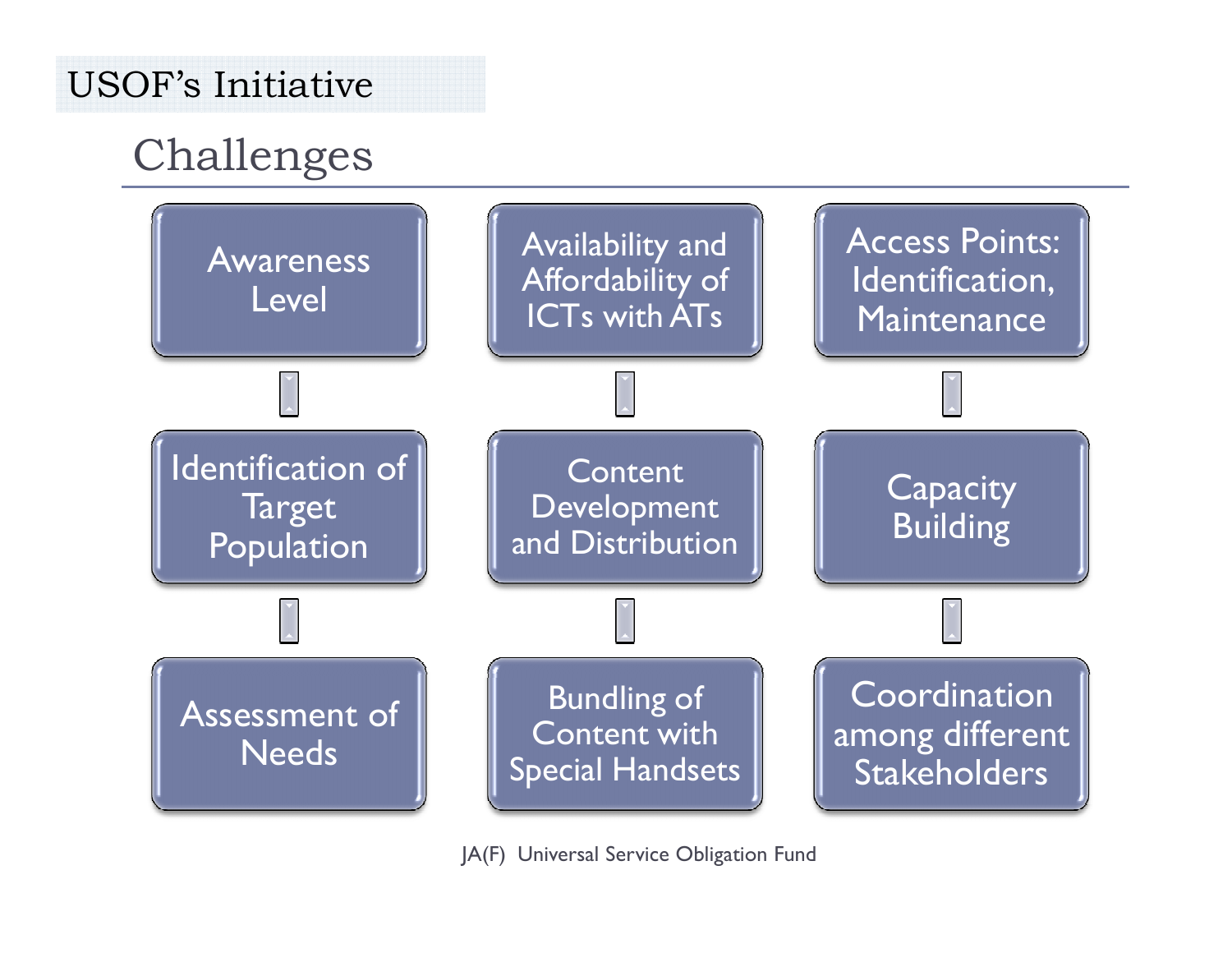## Anticipated Roles of Stakeholders



| <b>Concerned Ministries and</b><br>Departments of Gol | • To offer necessary assistance and support to USOF and other project participants to<br>ensure realization of objectives of this scheme       |
|-------------------------------------------------------|------------------------------------------------------------------------------------------------------------------------------------------------|
| <b>USOF</b>                                           | • Provide subsidy for selected projects launched under the scheme<br>• Evaluate and compile scheme results for further scaling up of projects. |
| JA(F) Universal Service Obligation Fund               |                                                                                                                                                |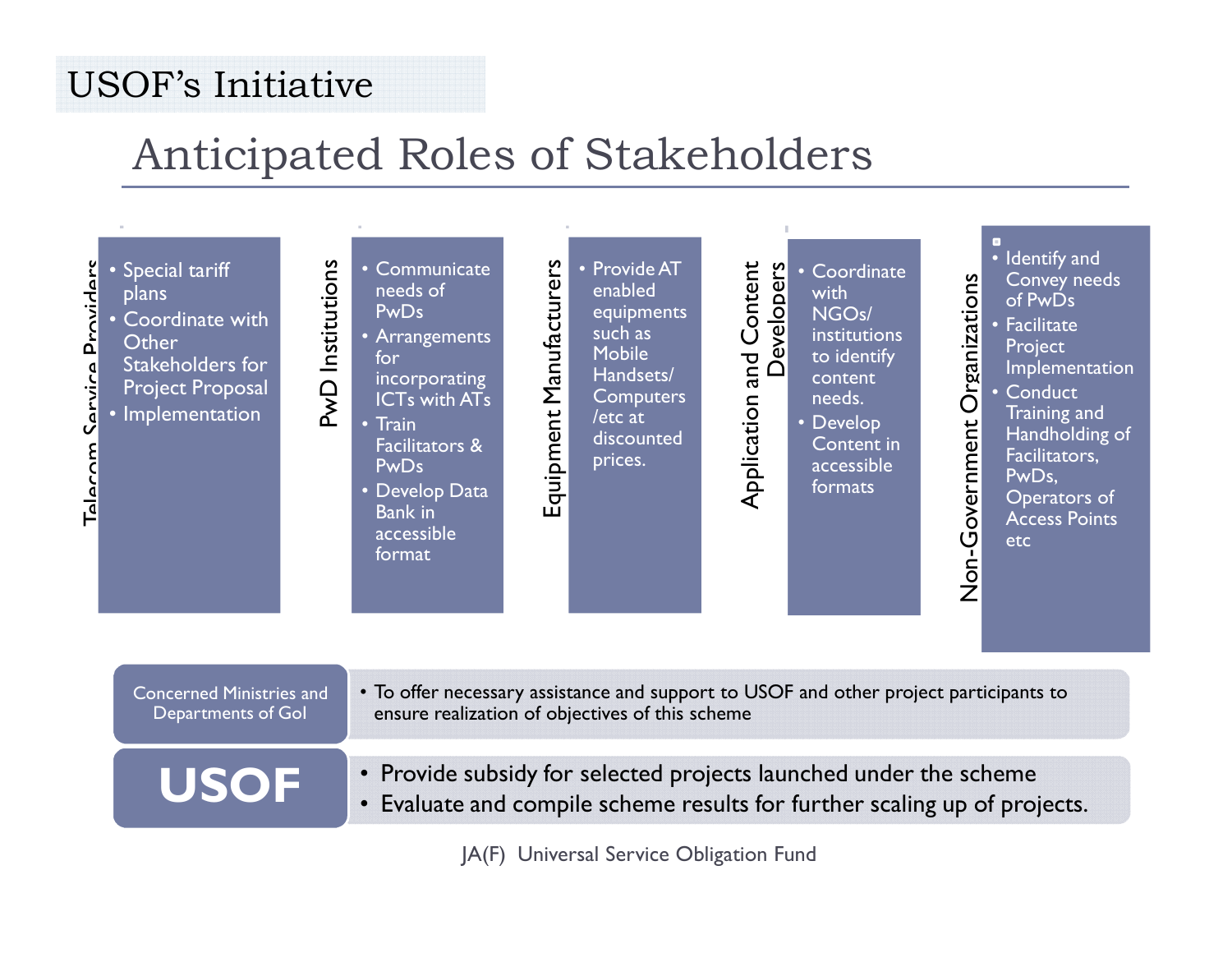## Anticipated Outcomes from the Pilots

#### Social, Political and Economic Empowerment of PwDs in Rural India

- Enrichment of lives with access to information, skills and employment opportunities<br>• Enhancement of self-reliance of PwDs and their integration with society
- Enhancement of self-reliance of PwDs and their integration with society

#### Demonstration of utility and benefits of AT enabled ICTs

- Demand Side:To PwDs and their families, and to institutions/organizations<br>• Supply Side:To service providers, equipment manufacturers and content pi
- Supply Side: To service providers, equipment manufacturers and content providers etc

#### Impetus to the development of

- Assistive Technologies<br>• Relevant content in ac
- Relevant content in accessible formats in regional languages.

#### Scaling up of such initiatives to the national level under

• Commercial and CSR agendas of service providers/telecom manufacturers/content providers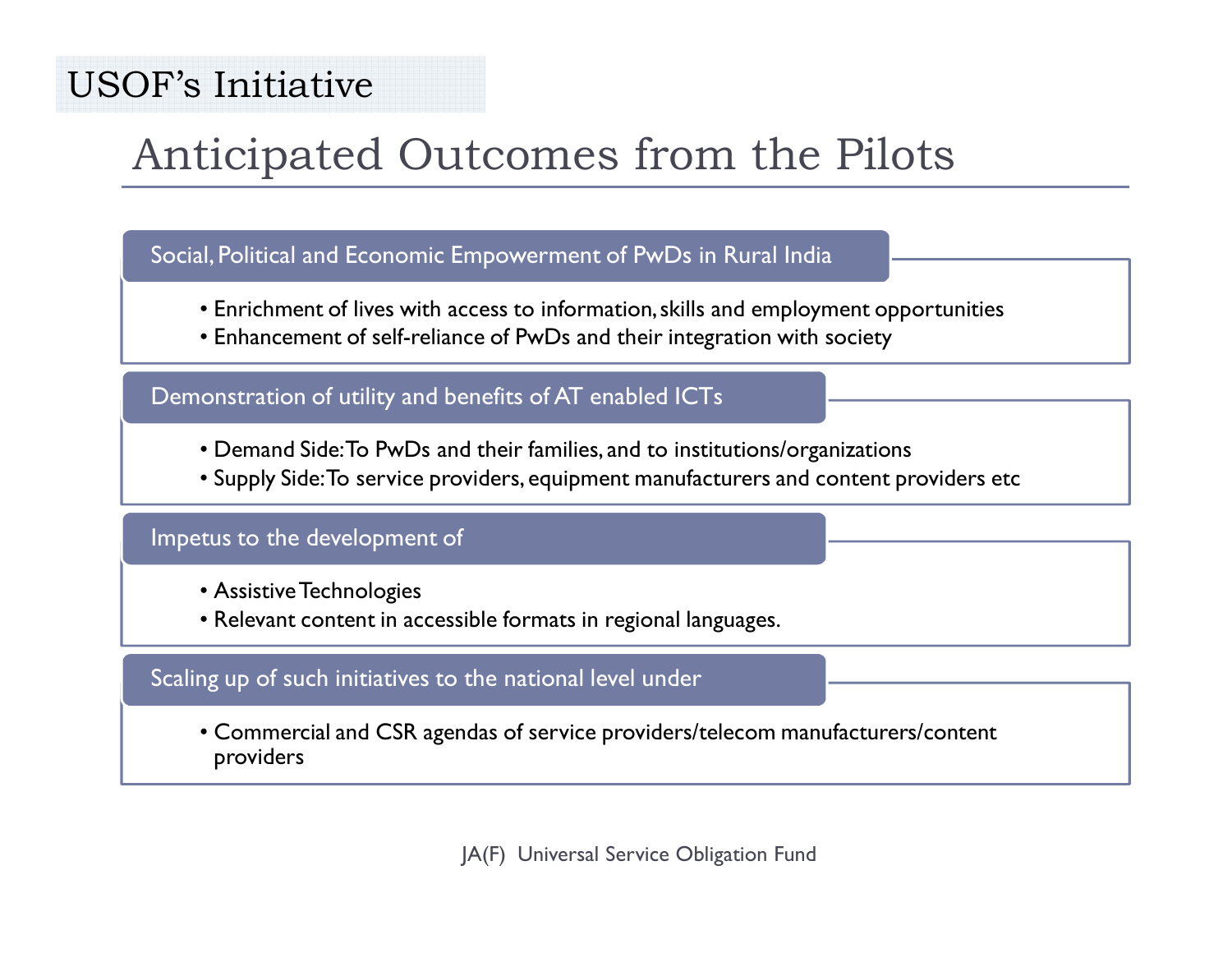## Programme Timelines

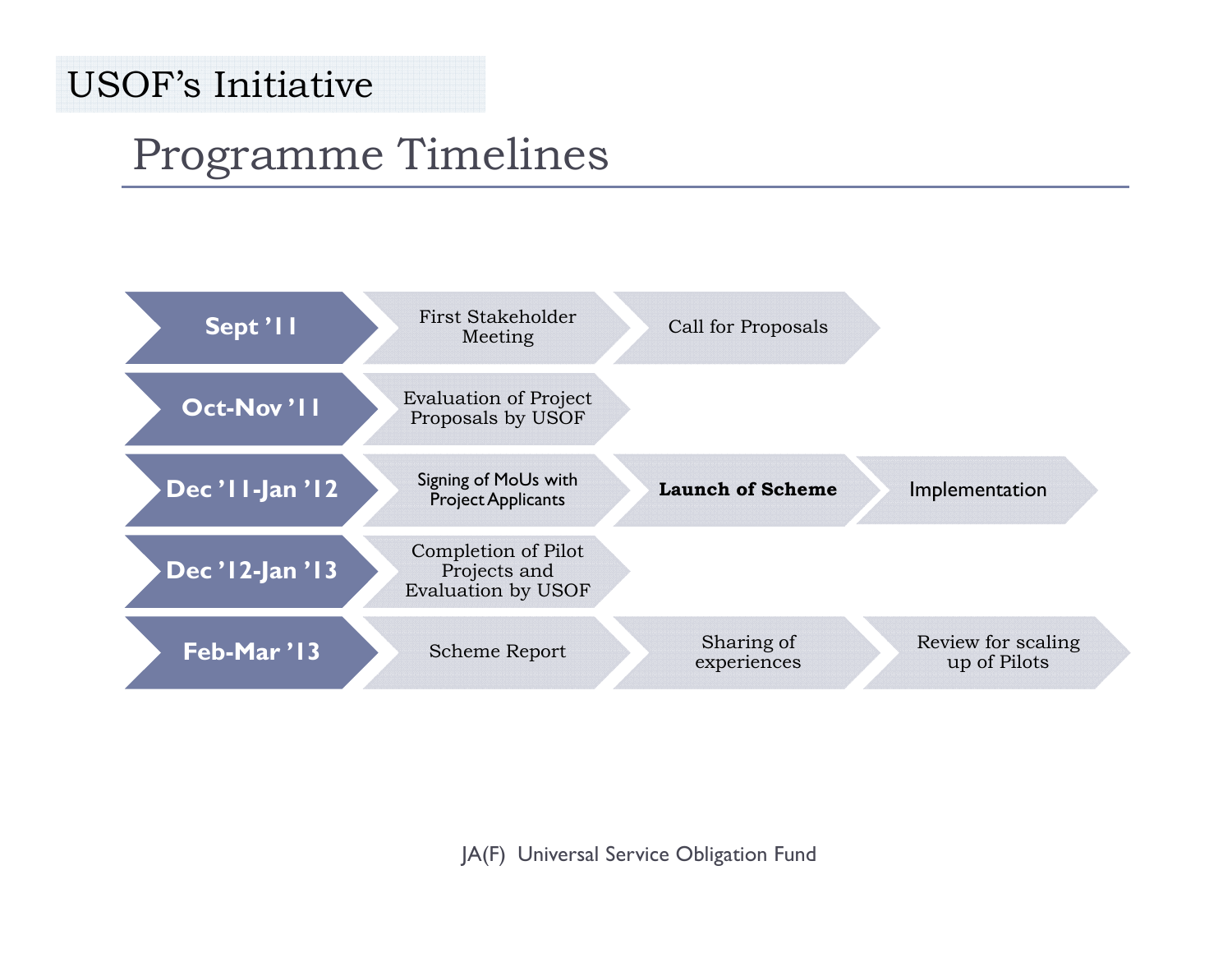### (Revised)Programme Timelines USOF's Initiative

(Based on Actual Date of Scheme Approval by Competent Authority)